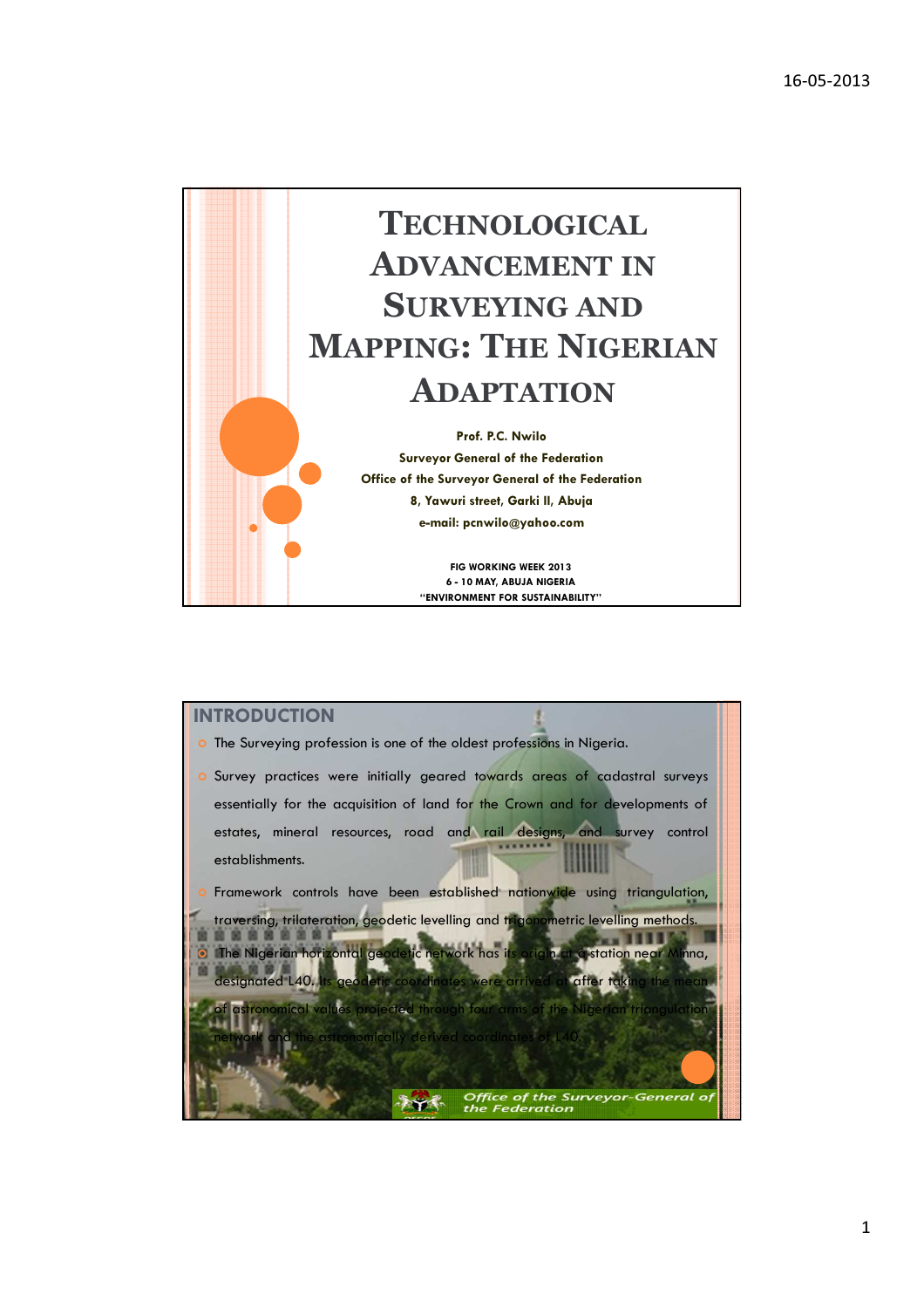

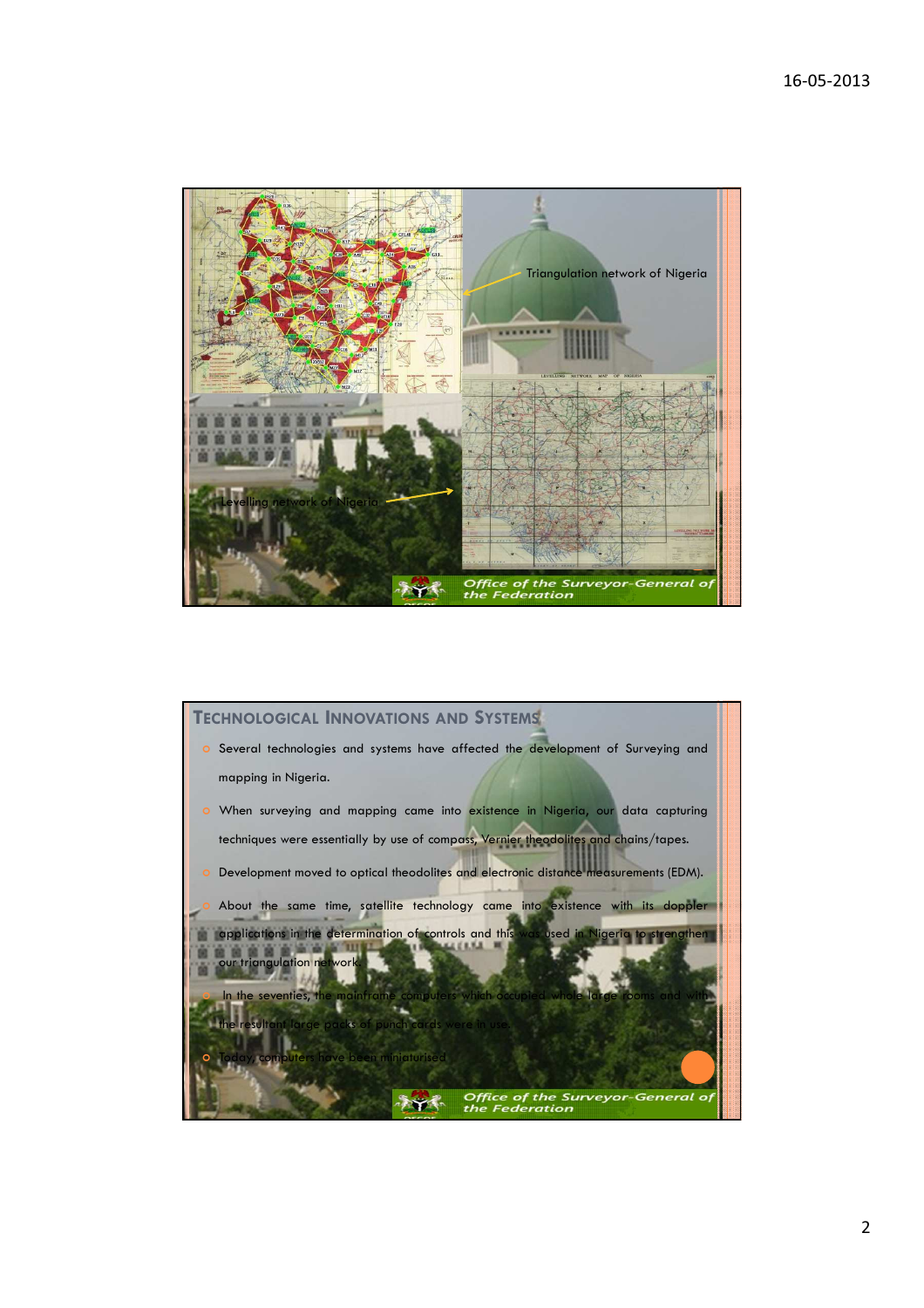

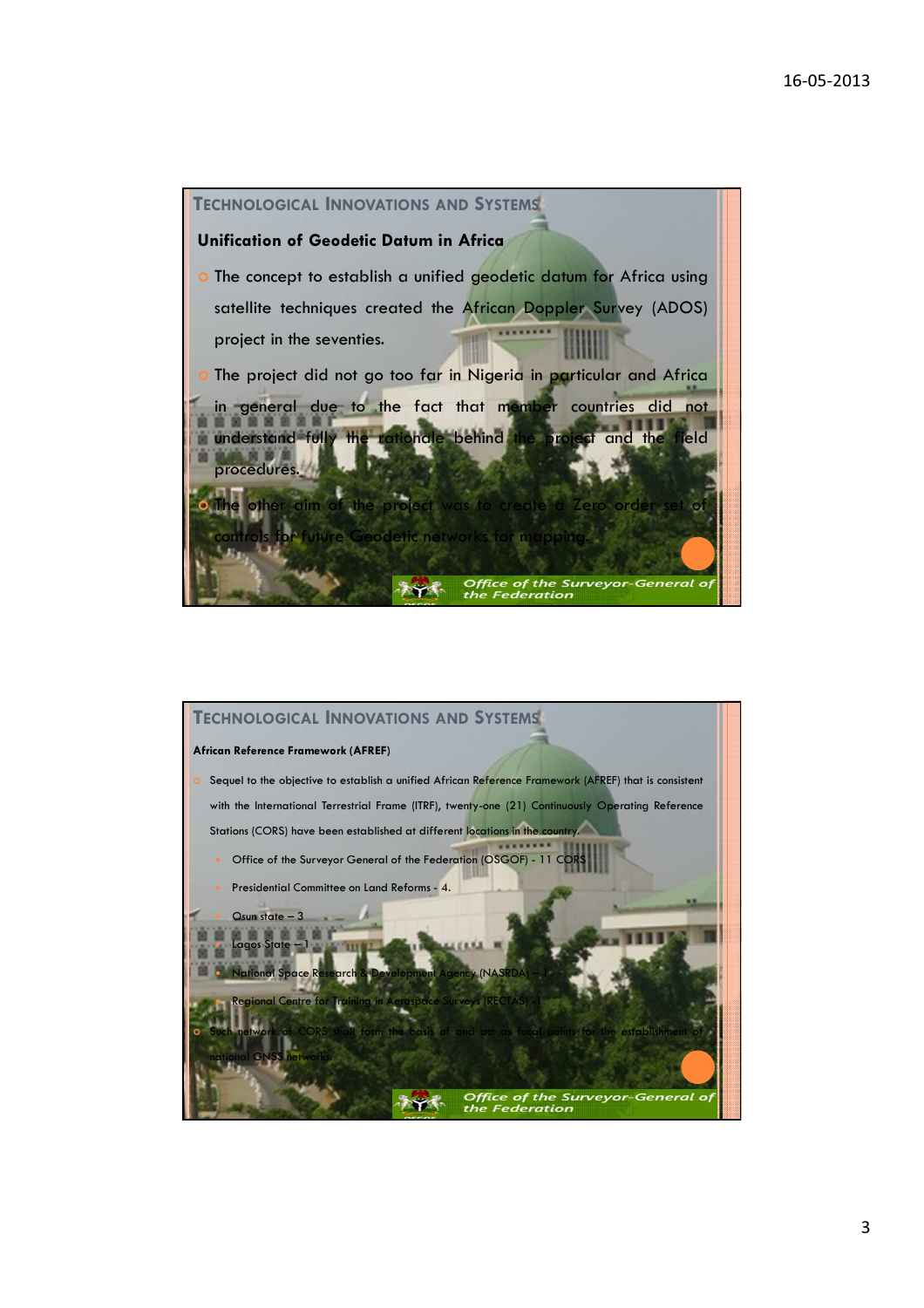

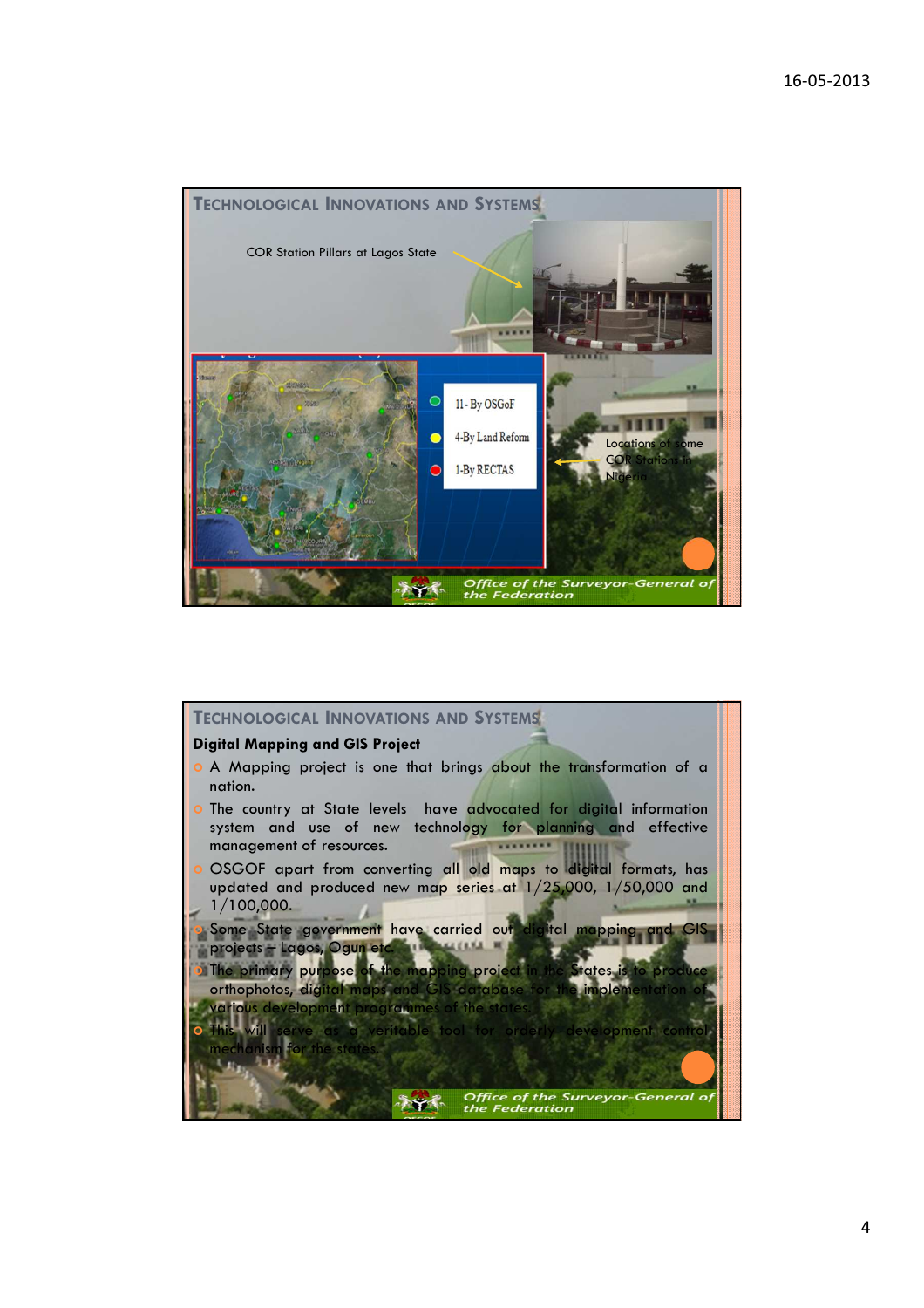



5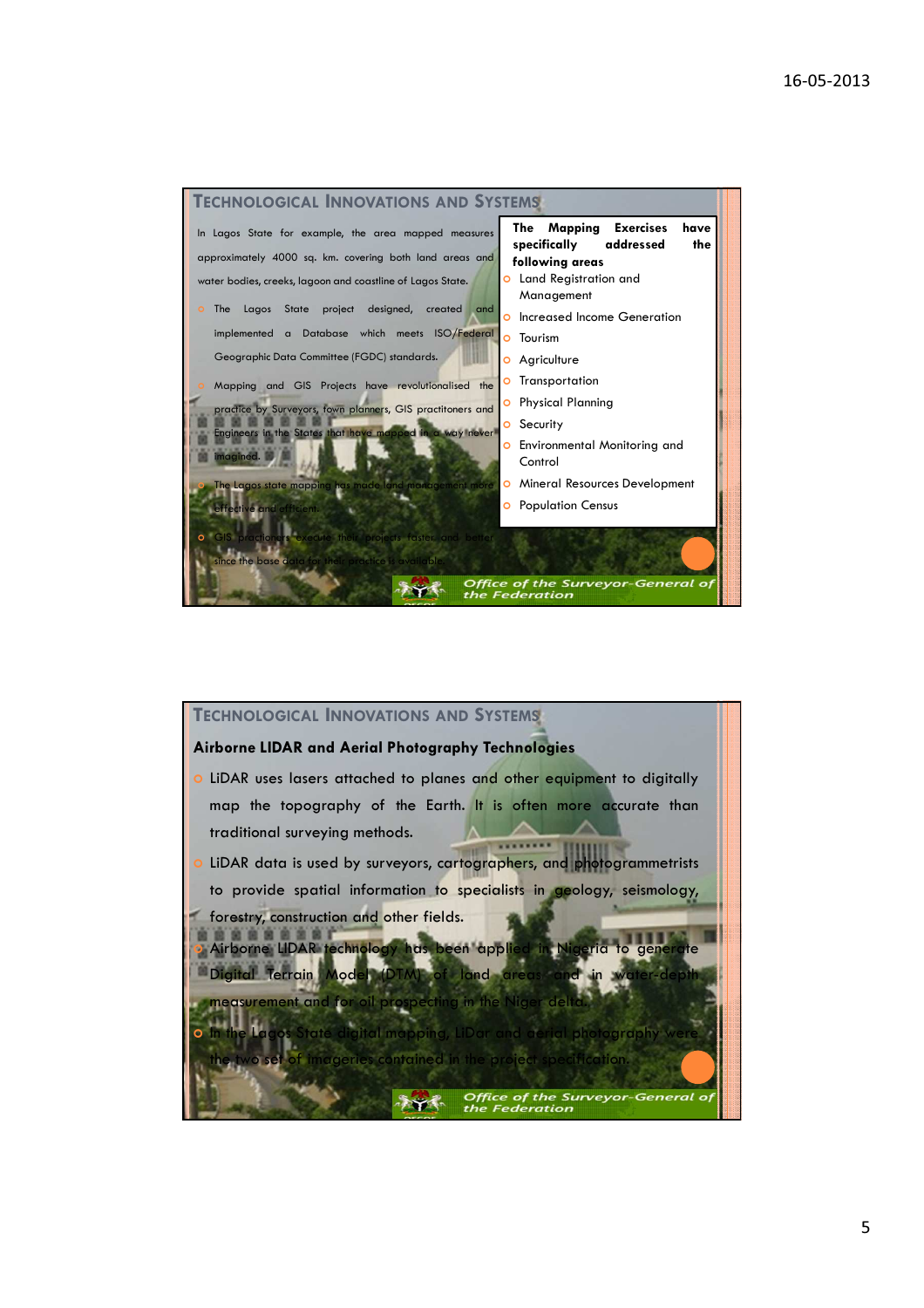

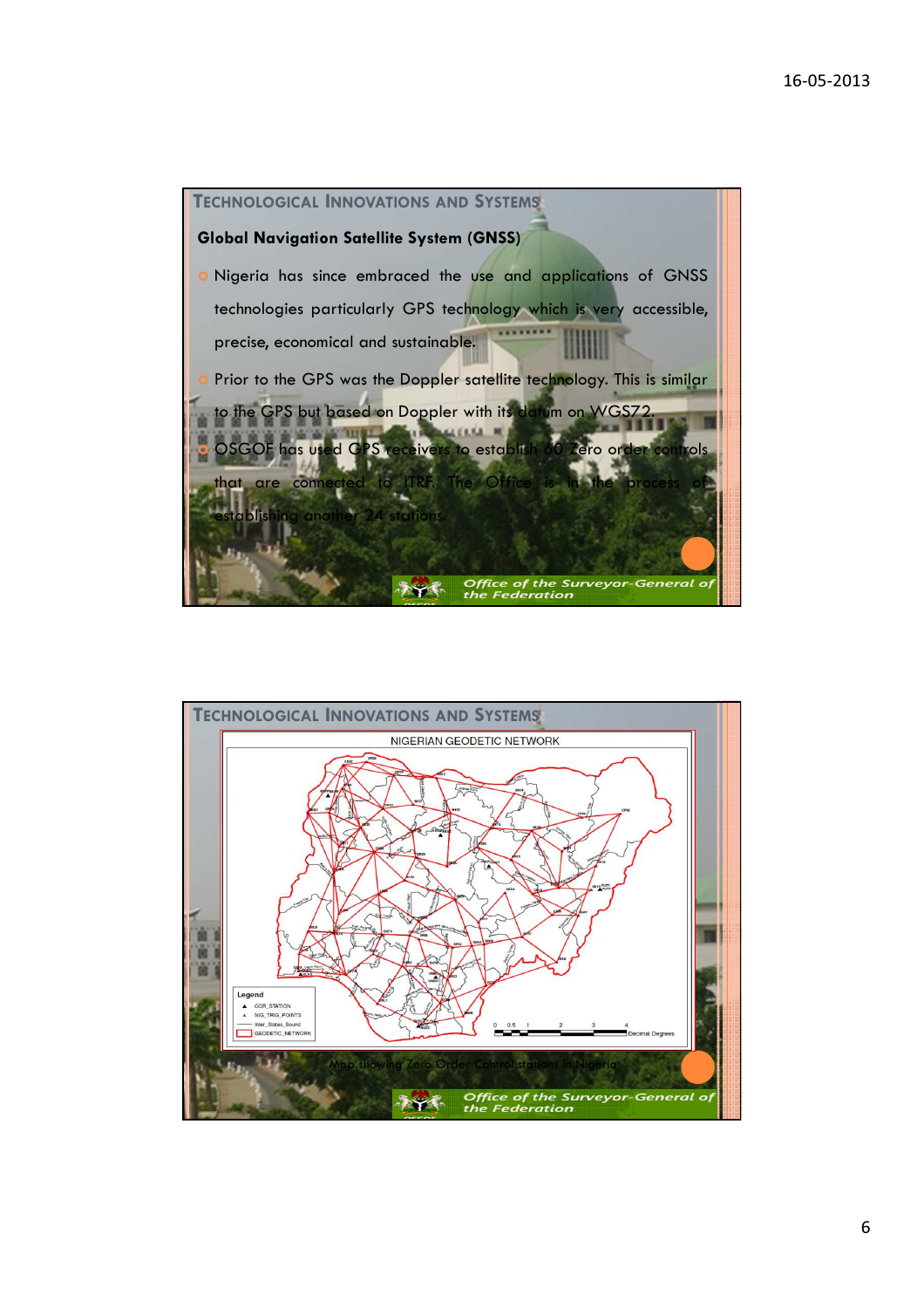

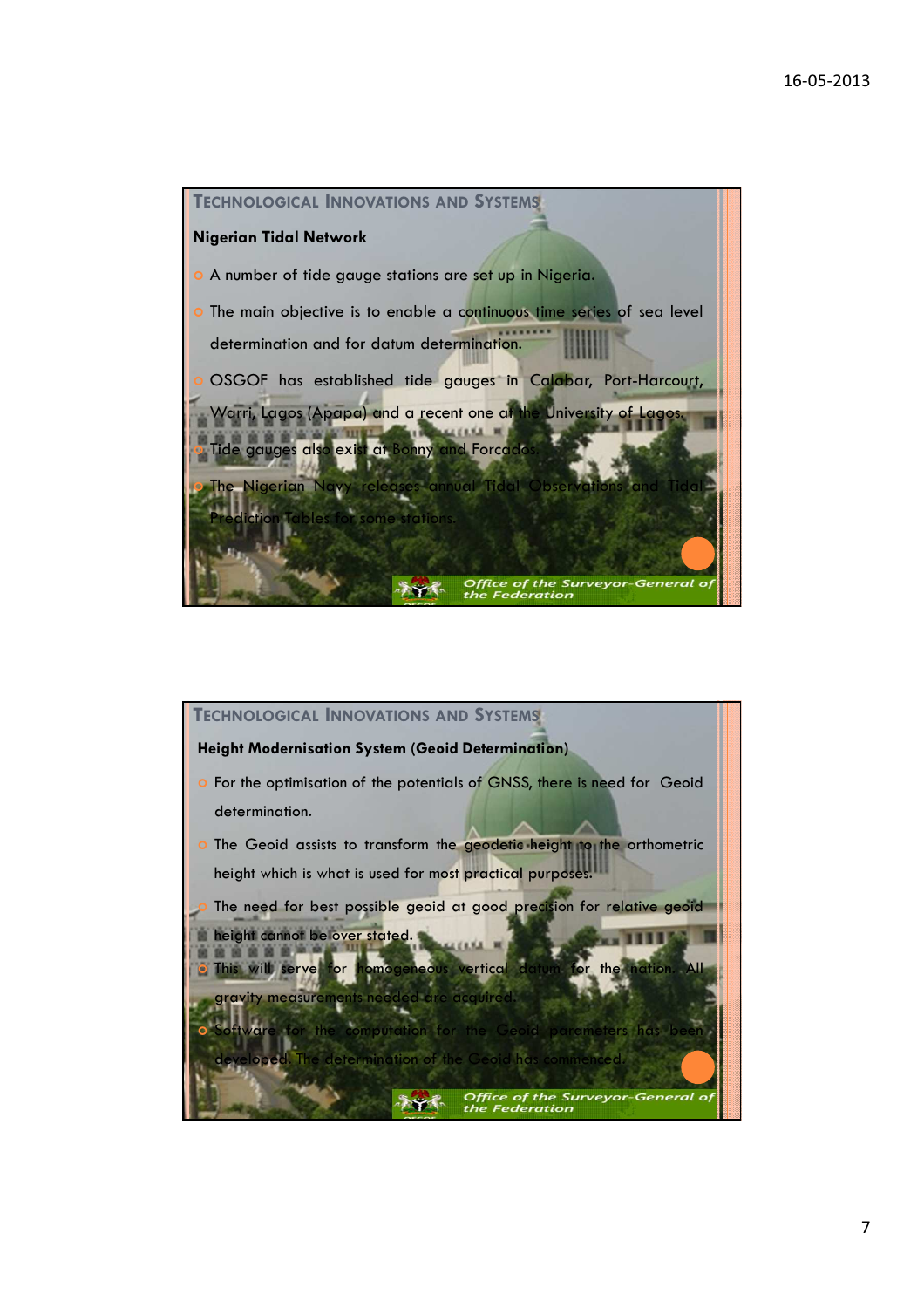

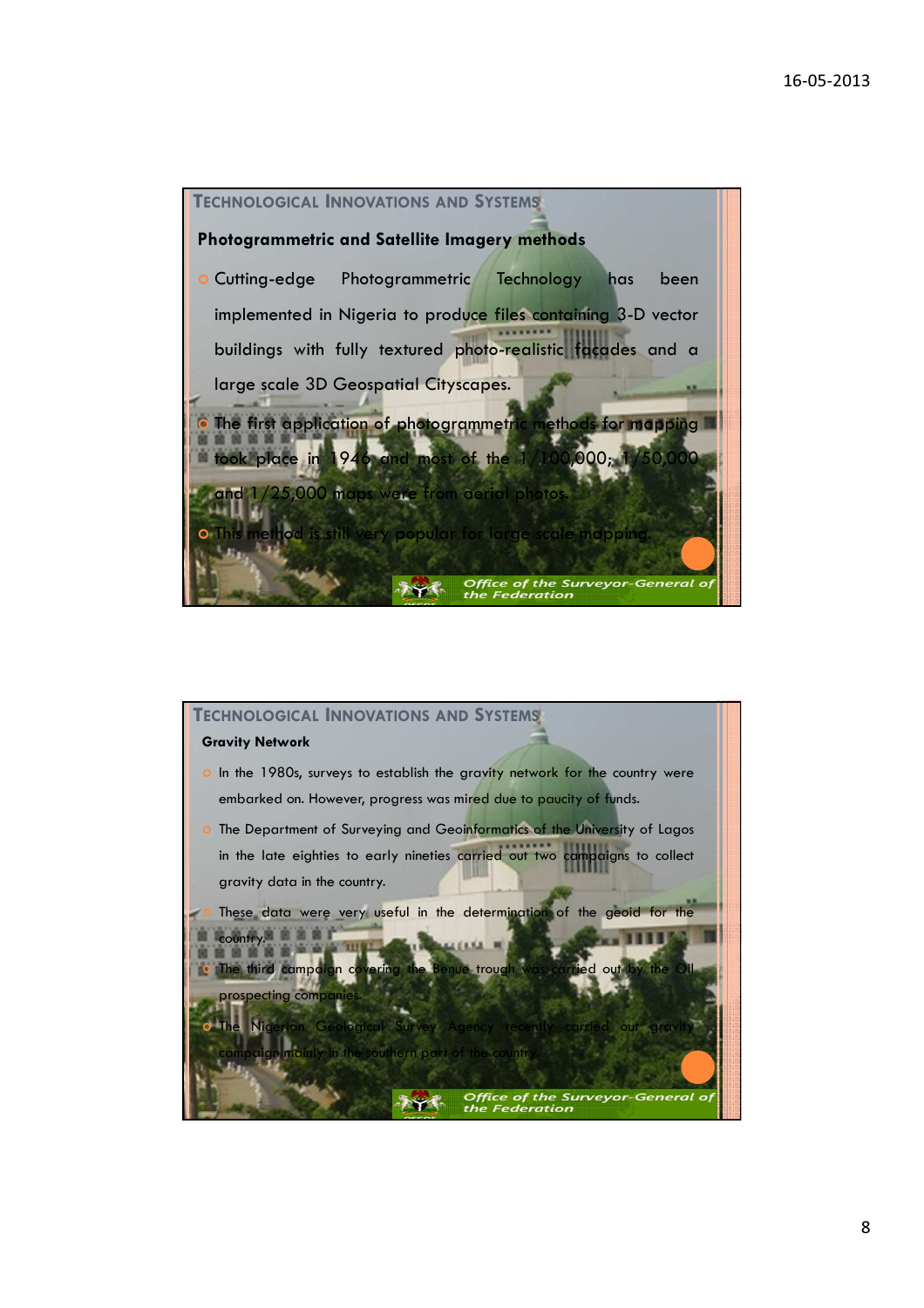

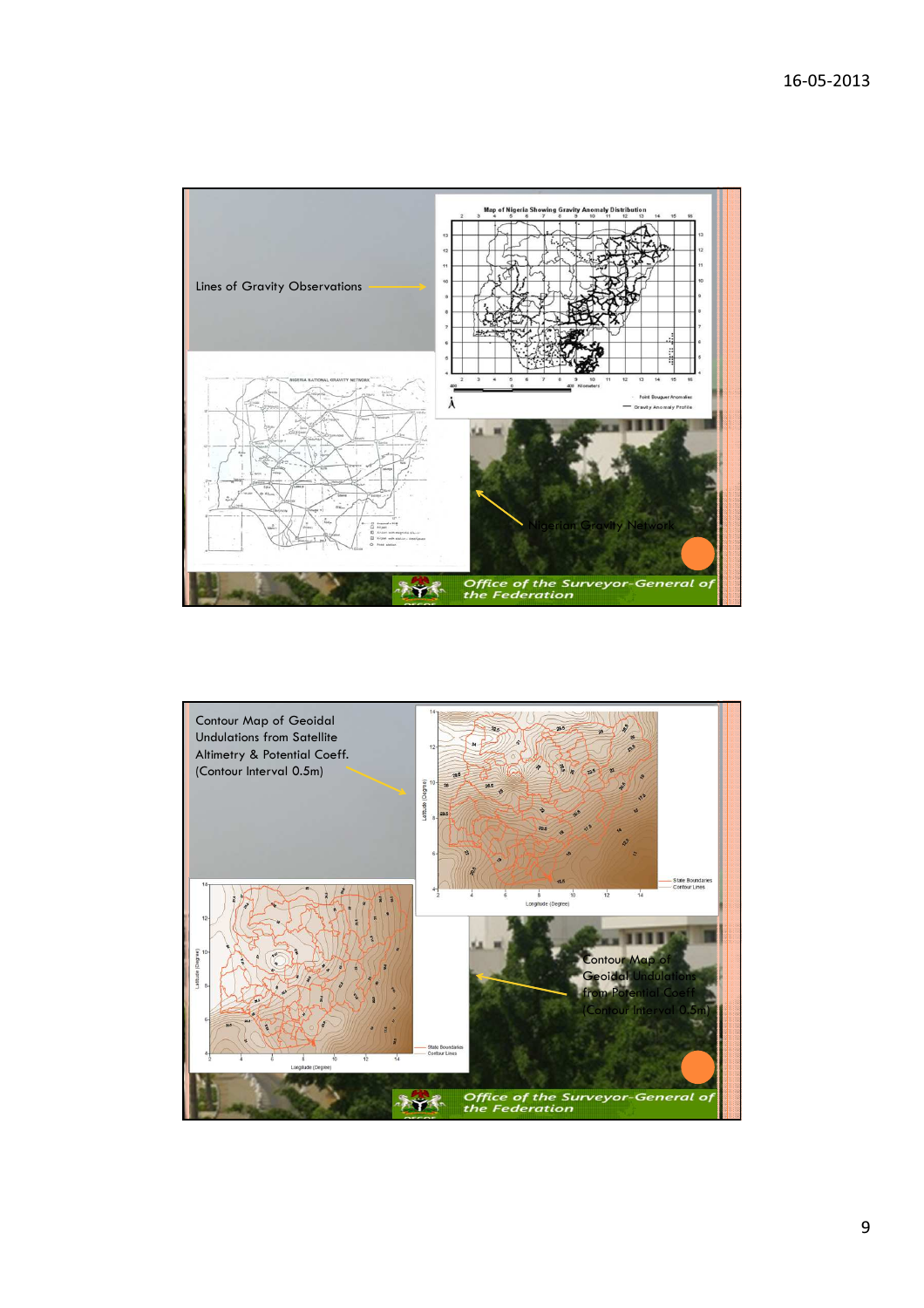

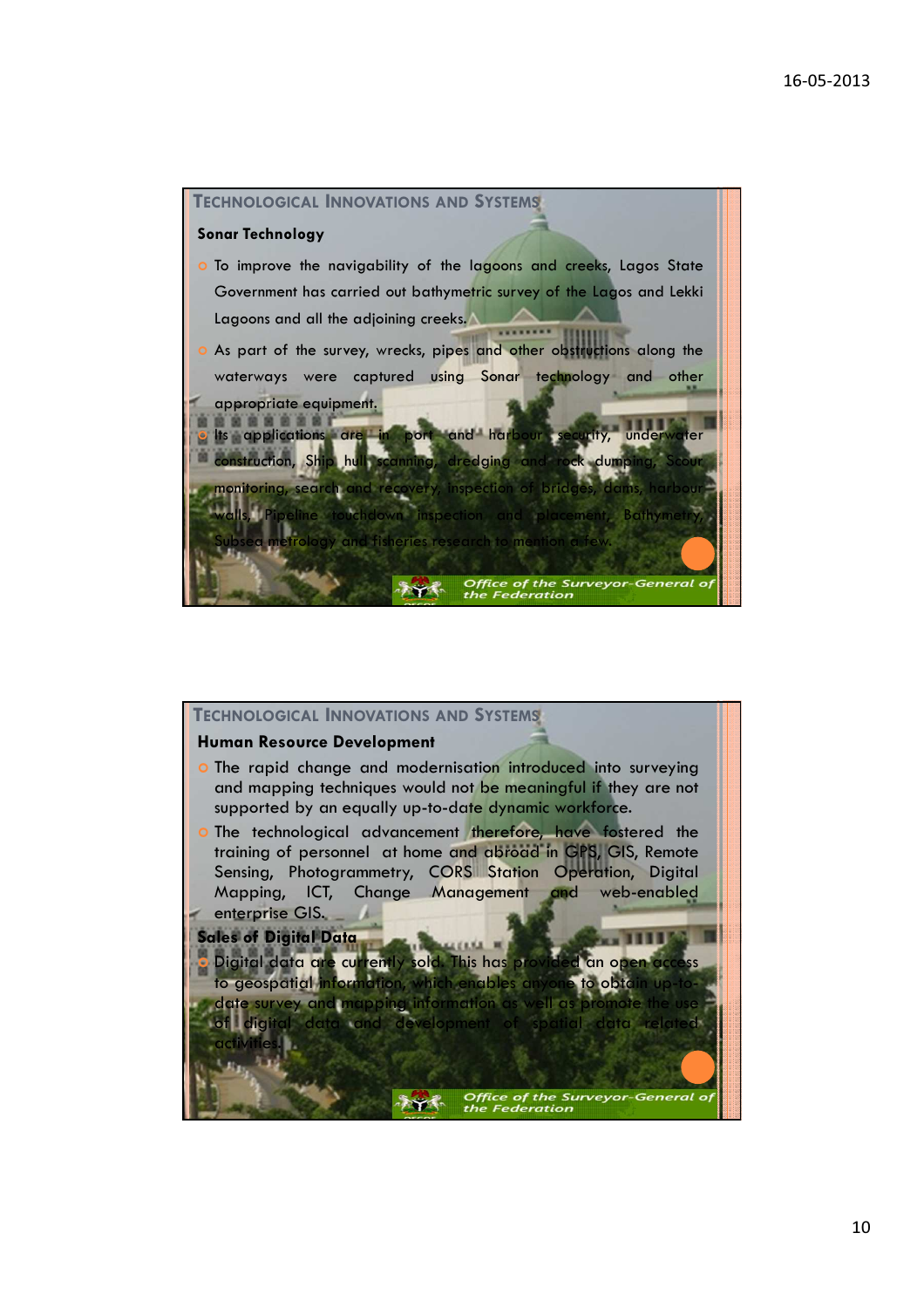